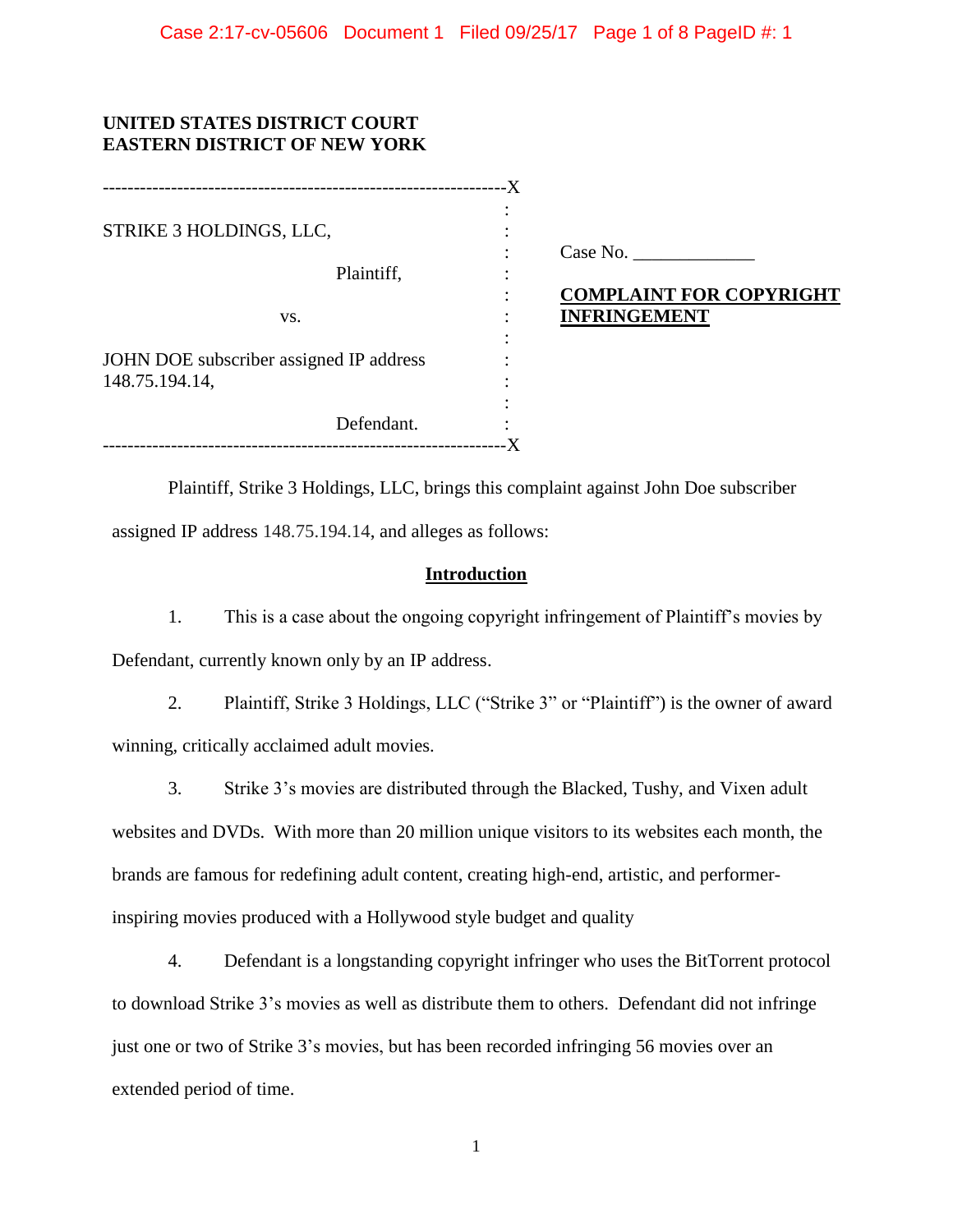#### Case 2:17-cv-05606 Document 1 Filed 09/25/17 Page 2 of 8 PageID #: 2

5. Although Defendant attempted to infringe Plaintiff's content anonymously, Defendant's Internet Service Provider ("ISP"), CSC Holdings LLC ("Optimum Online"), can identify Defendant through his or her IP address 148.75.194.14.

6. This is a civil action seeking damages under the United States Copyright Act of 1976, as amended, 17 U.S.C. §§ 101 et seq. (the "Copyright Act").

#### **Jurisdiction and Venue**

7. This Court has subject matter jurisdiction over this action pursuant to 28 U.S.C. § 1331 (federal question); and 28 U.S.C. § 1338 (jurisdiction over copyright actions).

8. This Court has personal jurisdiction over Defendant because Defendant used an Internet Protocol address ("IP address") traced to a physical address located within this District to commit copyright infringement. Therefore (i) Defendant committed the tortious conduct alleged in this Complaint in this State; and, (ii) Defendant resides in this State and/or; (iii) Defendant has engaged in substantial–and not isolated–business activity in this State.

9. Plaintiff used IP address geolocation technology by Maxmind Inc. ("Maxmind"), an industry leading provider of IP address intelligence and online fraud detection tools, to determine that Defendant's IP address traced to a physical address in this District. Over 5,000 companies, along with United States federal and state law enforcement, use Maxmind's GeoIP data to locate Internet visitors, perform analytics, enforce digital rights, and efficiently route Internet traffic.

10. Pursuant to 28 U.S.C. § 1391(b) and (c), venue is proper in this district because: (i) a substantial part of the events or omissions giving rise to the claims occurred in this District; and, (ii) the Defendant resides (and therefore can be found) in this District and resides in this State. Additionally, venue is proper in this District pursuant 28 U.S.C. § 1400(a) (venue for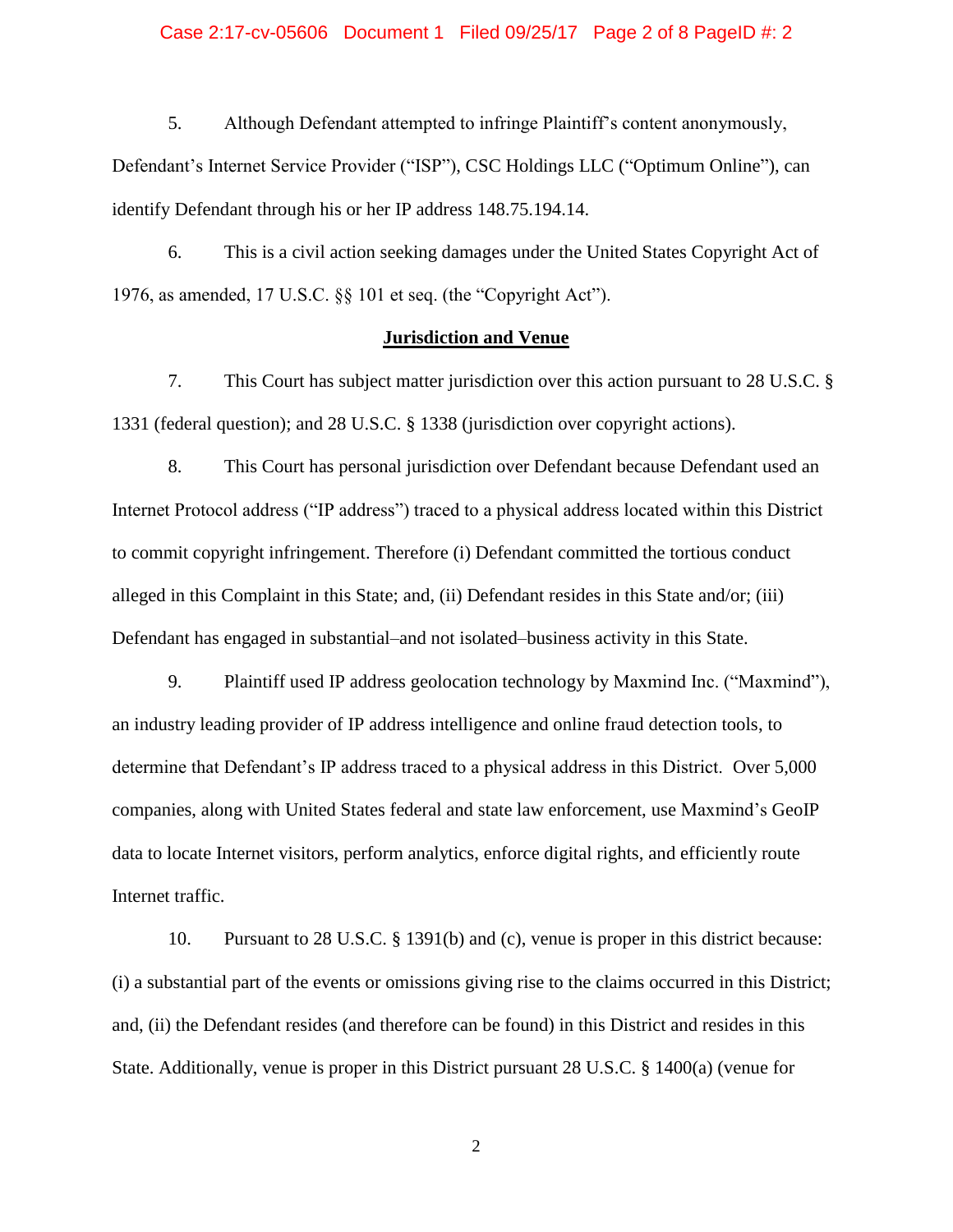## Case 2:17-cv-05606 Document 1 Filed 09/25/17 Page 3 of 8 PageID #: 3

copyright cases) because Defendant or Defendant's agent resides or may be found in this District.

### **Parties**

11. Strike 3 is a Delaware limited liability company located at 2140 S. Dupont Hwy, Camden, DE.

12. Plaintiff currently only knows Defendant by his or her IP address. Defendant's IP address is 148.75.194.14. Defendant's name and address can be provided by Defendant's Internet Service Provider.

## **Factual Background**

# *I. Plaintiff's Award-Winning Copyrights*

13. Strike 3's subscription based websites proudly boast a paid subscriber base that is one of the highest of any adult sites in the world. Strike 3 also licenses its movies to popular broadcasters and Strike 3's movies are the number one selling adult DVDs in the United States.

14. Strike 3's movies and websites have won awards such as "best cinematography," "best new studio," and "adult site of the year." One of Strike 3's owners, two-time director of the year Greg Lansky, has been dubbed the "porn world's answer to Steven Spielberg."<sup>1</sup>

15. Strike 3's movies have had positive global impact, leading more adult studios to invest in better content, higher pay for performers, and to treat each performer with respect - like an artist.

16. Unfortunately, Strike 3 also has a major problem with Internet piracy. Often appearing among the most infringed popular entertainment content on torrent websites, Strike 3's movies are among the most pirated adult content in the world.

 $\overline{\phantom{a}}$ 

<sup>1</sup> Aurora Snow, *Meet the Man Making Porn Great Again*, THE DAILY BEAST (Feb. 17, 2017) http://www.thedailybeast.com/meet-the-man-making-porn-great-again.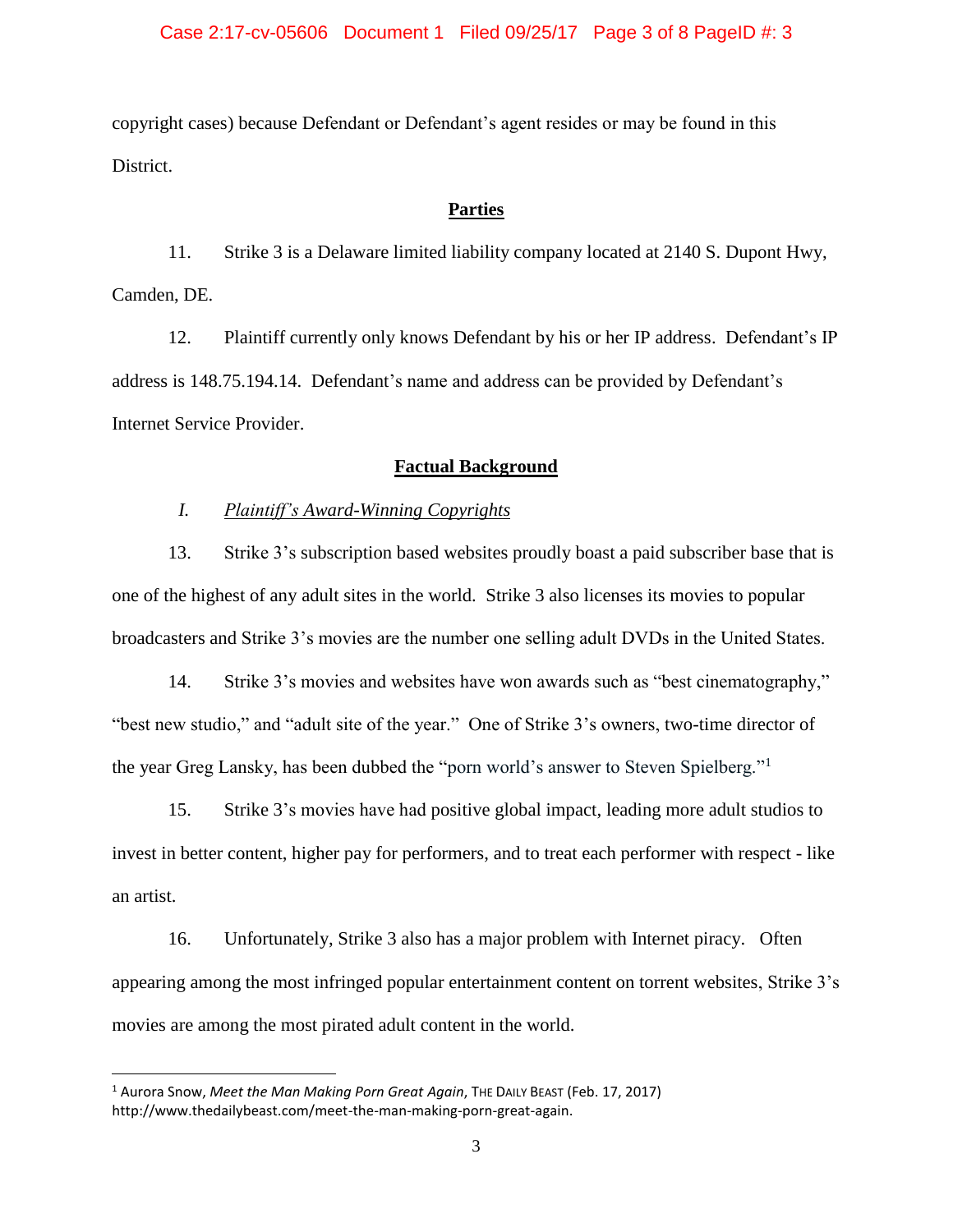# Case 2:17-cv-05606 Document 1 Filed 09/25/17 Page 4 of 8 PageID #: 4

# *II. Defendant Used the BitTorrent File Distribution Network to Infringe Plaintiff's Copyrights*

17. BitTorrent is a system designed to quickly distribute large files over the Internet. Instead of downloading a file, such as a movie, from a single source, BitTorrent users are able to connect to the computers of other BitTorrent users in order to simultaneously download and upload pieces of the file from and to other users.

18. To use BitTorrent to download a movie, the user has to obtain a "torrent" file for that movie, from a torrent website. The torrent file contains instructions for identifying the Internet addresses of other BitTorrent users who have the movie, and for downloading the movie from those users. Once a user downloads all of the pieces of that movie from the other BitTorrent users, the movie is automatically reassembled into its original form, ready for playing.

19. BitTorrent's popularity stems from the ability of users to directly interact with each other in order to distribute a large file without creating a heavy load on any individual source computer and/or network. It enables Plaintiff's movies, which are often filmed in state of the art 4kHD, to be transferred quickly and efficiently. And, Bit Torrent is designed so that the more files a user offers for download to others, the faster the user's own downloads become. In this way, each user benefits from illegally distributing other's content and violating copyright laws.

20. Each piece of a BitTorrent file is assigned a unique cryptographic hash value.

21. The cryptographic hash value of the piece ("piece hash") acts as that piece's unique digital fingerprint. Every digital file has one single possible cryptographic hash value correlating to it. The BitTorrent protocol utilizes cryptographic hash values to ensure each piece is properly routed amongst BitTorrent users as they engage in file sharing.

22. The entirety of the digital media file also has a unique cryptographic hash value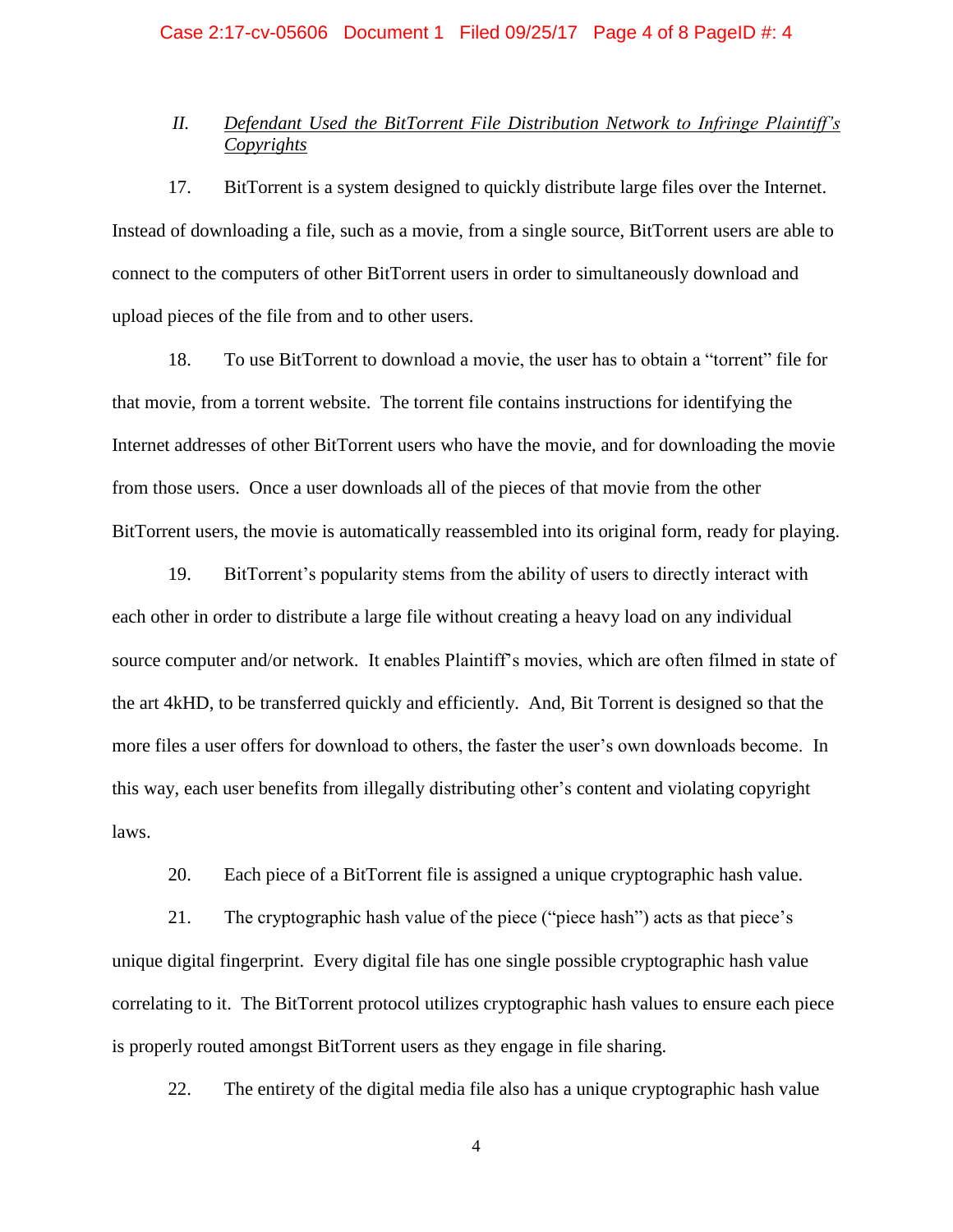## Case 2:17-cv-05606 Document 1 Filed 09/25/17 Page 5 of 8 PageID #: 5

("file hash"), which acts as a digital fingerprint identifying the digital media file (e.g. a movie). Once infringers complete downloading all pieces which comprise a digital media file, the BitTorrent software uses the file hash to determine that the file is complete and accurate.

23. Defendant used the BitTorrent file network to illegally download and distribute Plaintiff's copyrighted movies.

24. Plaintiff's investigator, IPP International U.G. ("IPP") established a direct TCP/IP connection with the Defendant's IP address 148.75.194.14 at 08/20/2017 22:10:57 UTC while Defendant was using the BitTorrent file distribution network.

25. While Defendant was infringing, IPP downloaded from Defendant one or more pieces of the digital media file containing Strike 3's movie titled Eva Chapter 4 identified by the file hash 2F37046EC89B3AD7ED74C2940723618BFD1A4721.

26. A full copy of each digital media file was downloaded from the BitTorrent file distribution network, and it was confirmed through independent calculation that the file hash correlating to each file matched the file hash downloaded by Defendant.

27. Defendant downloaded, copied, and distributed a complete copy of Plaintiff's movie Eva Chapter 4 ("Work") without authorization.

28. At no point was Plaintiff's copyrighted content uploaded by IPP to any BitTorrent user.

29. The digital media file has been verified to contain a digital copy of a movie that is identical (or alternatively, strikingly similar or substantially similar) to Plaintiff's corresponding original copyrighted Work.

*III. Plaintiff's Movies Are Registered with the United States Copyright Office* 

30. Plaintiff owns the copyright to Eva Chapter 4. It is registered with the United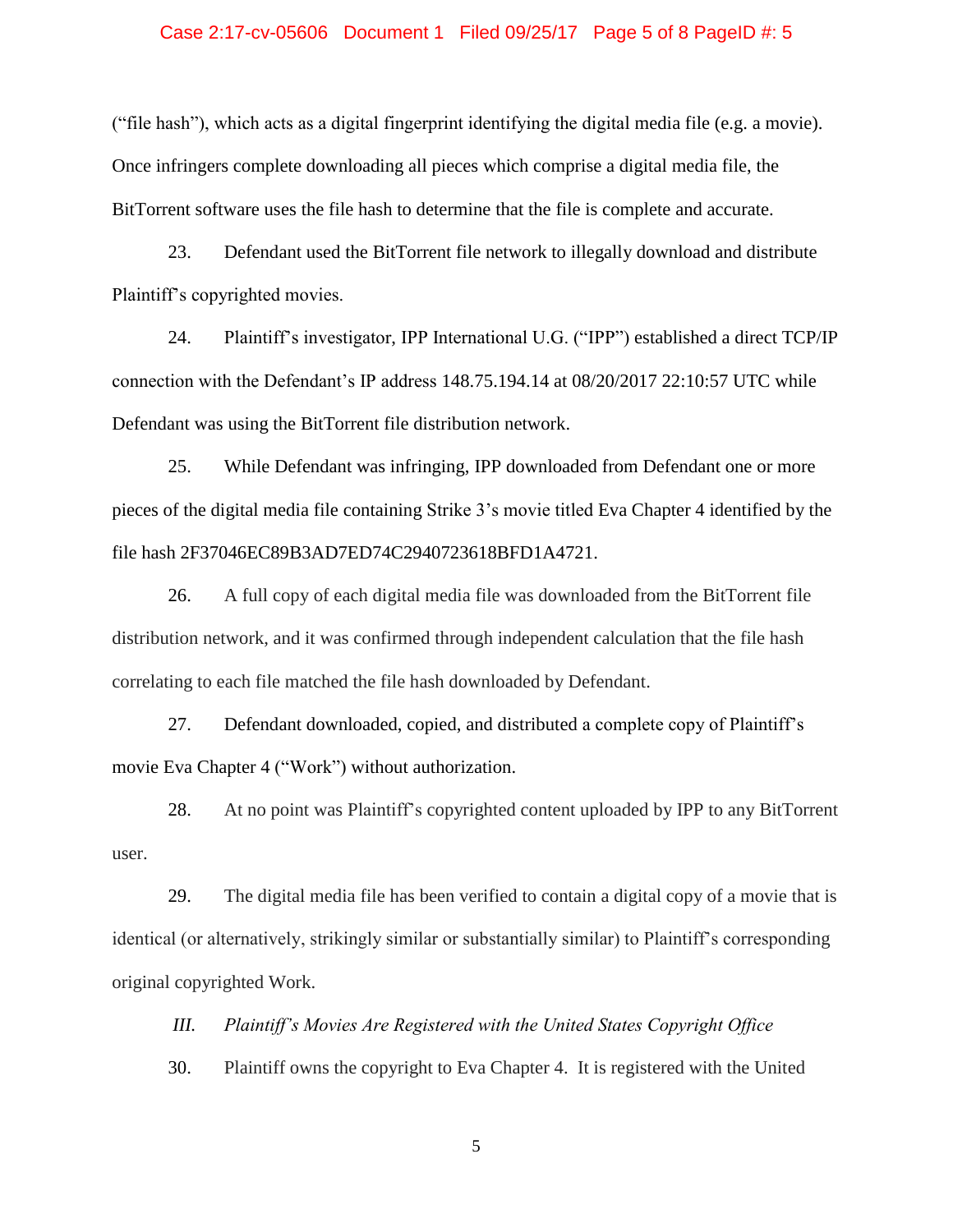#### Case 2:17-cv-05606 Document 1 Filed 09/25/17 Page 6 of 8 PageID #: 6

States Copyright Office and its registration number is PA0002048391.

31. Plaintiff is entitled to seek statutory damages and attorneys' fees under 17 U.S.C. § 501 of the United States Copyright Act because Plaintiff's copyrighted work was registered within three months of its first date of publication.

*IV. Defendant Chronically Infringes Plaintiff's Movies* 

32. Defendant's infringement of Plaintiff's works took place consistently and over an extensive period of time.

33. Indeed, IPP has recorded Defendant infringing 56 of Plaintiff's movies in the same manner as described above. Plaintiff has registered these movies with the United States Copyright Office.

34. Defendant's infringement is continuous and ongoing. Absent this lawsuit, Plaintiff knows of no way to effectively prevent Defendant from infringing.

#### **Miscellaneous**

35. All conditions precedent to bringing this action have occurred or been waived.

36. Plaintiff has retained counsel and is obligated to pay said counsel a reasonable fee for its services.

## **COUNT I Direct Copyright Infringement**

37. The allegations contained in paragraphs 1-36 are hereby re-alleged as if fully set forth herein.

38. Plaintiff is the owner of the Work, which is an original work of authorship.

39. Defendant copied and distributed the constituent elements of Plaintiff's Work using the BitTorrent protocol.

40. At no point in time did Plaintiff authorize, permit or consent to Defendant's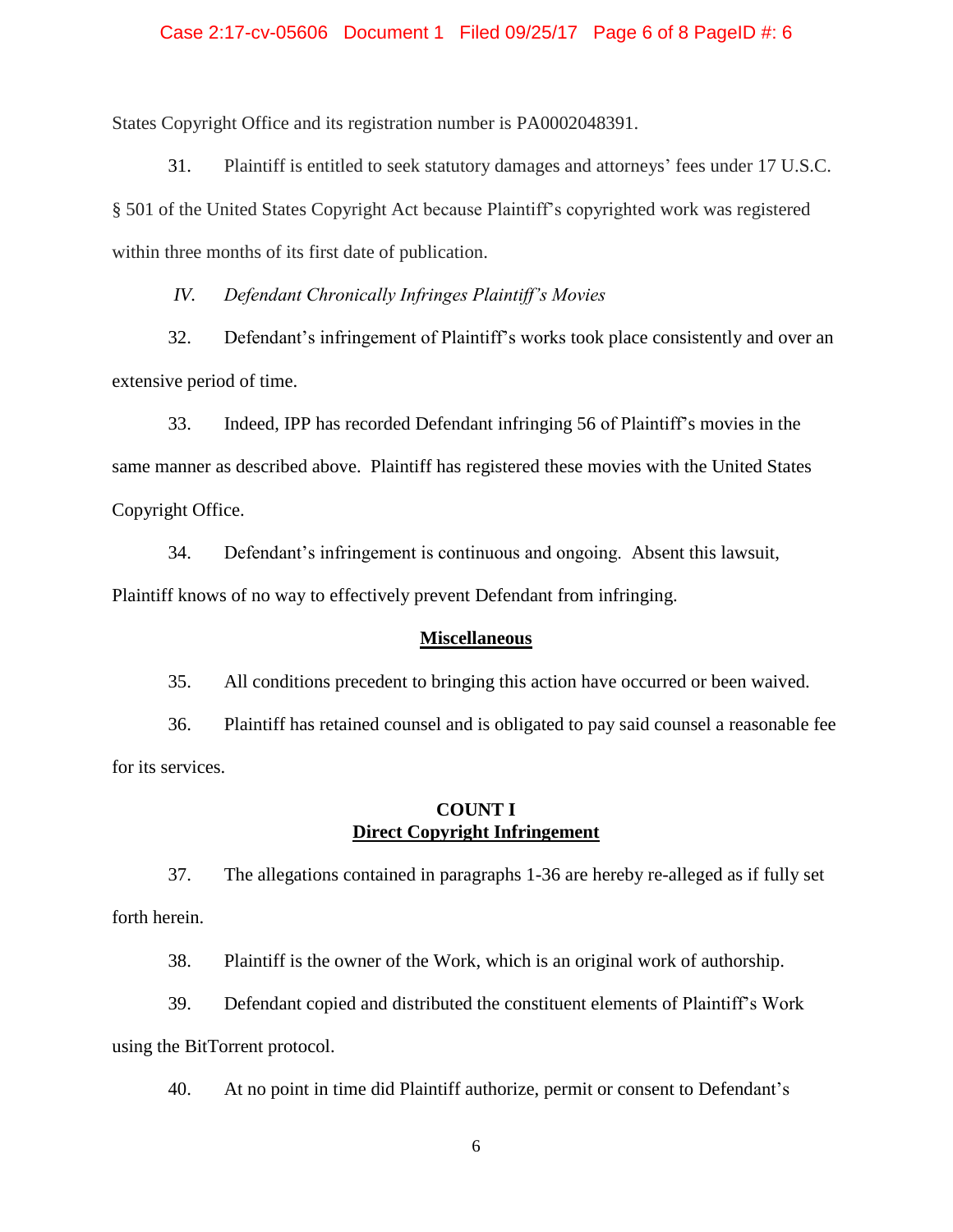## Case 2:17-cv-05606 Document 1 Filed 09/25/17 Page 7 of 8 PageID #: 7

distribution of its Work, expressly or otherwise.

41. As a result of the foregoing, Defendant violated Plaintiff's exclusive right to:

(A) Reproduce its Work in copies, in violation of 17 U.S.C. §§ 106(1) and 501;

(B) Redistribute copies of the Work to the public by sale or other transfer of ownership, or by rental, lease or lending, in violation of 17 U.S.C. §§ 106(3) and 501;

(C) Perform the copyrighted Work, in violation of 17 U.S.C. §§ 106(4) and 501, by showing the Work's images in any sequence and/or by making the sounds accompanying the Work's audible and transmitting said performance of the work, by means of a device or process, to members of the public capable of receiving the display (as set forth in 17 U.S.C. § 101's definitions of "perform" and "publically" perform); and

(D) Display the copyrighted Work, in violation of 17 U.S.C. §§ 106(5) and 501, by showing individual images of the work non-sequentially and transmitting said display of the work by means of a device or process to members of the public capable of receiving the display (as set forth in 17 U.S.C. § 101's definition of "publicly" display).

42. Defendant's infringements were committed "willfully" within the meaning of 17 U.S.C.  $\S$  504(c)(2).

WHEREFORE, Plaintiff respectfully requests that the Court:

(A) Permanently enjoin Defendant from continuing to infringe Plaintiff's copyrighted Work;

(B) Order that Defendant delete and permanently remove the digital media files relating to Plaintiff's Work from each of the computers under Defendant's possession, custody or control;

(C) Order that Defendant delete and permanently remove the infringing copies of the